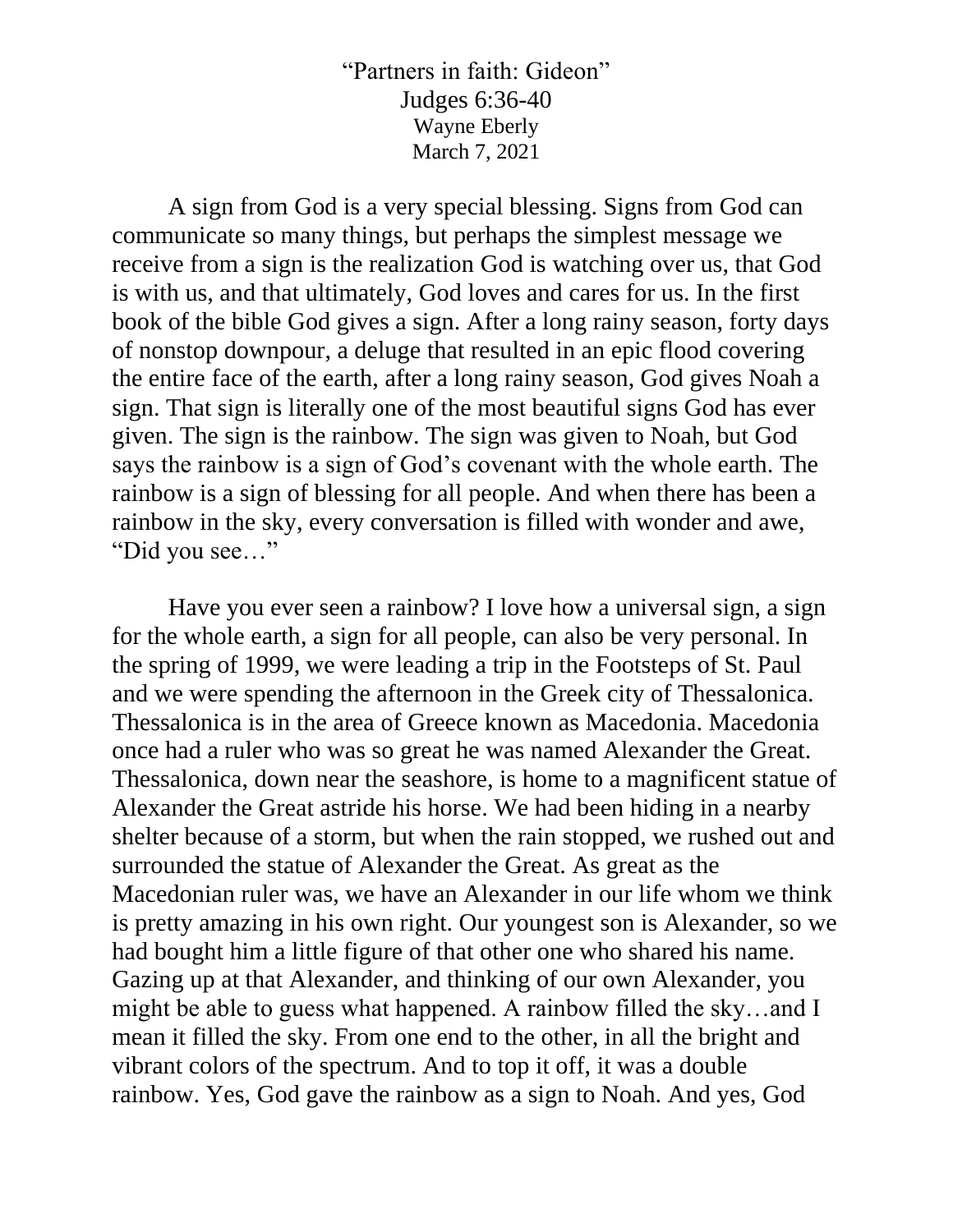gave that sign to the whole world. And yes, on that day, at that particular moment, we felt like God had given that sign just for us.

Today we have a story about signs. It is the story of Gideon. Gideon receives several very clear signs from God. The signs were for Gideon. And yet, because the signs are included in this book, which is a witness for all people, we are right to say that the signs Gideon receives are signs for all of us. I hope and I pray, I hope and I pray earnestly and fervently that these signs will be for you, just for you, in a very real and personal way.

In Judges chapter six Gideon meets the Lord through the appearance of an angel. The Lord has a call for Gideon, something the Lord wants Gideon to do. Gideon is intrigued by the call, but he also has his doubts. Wanting to be sure it really is the Lord speaking to him, Gideon says, "If it is really you talking to me, give me a sign." Gideon goes and prepares a meal with meat and unleavened bread. He places it before the Lord. The angel of the Lord touches the meat and unleavened bread and a fire flares up from the rock, consuming the meat and the bread. Gideon was seeking a sign. As the flames consumed the meat and the bread, Gideon had his sign. He realized it really was the Lord.

This is not the end, however, of Gideon seeking a sign. Right before he goes out to do the task for which the Lord is calling him, Gideon seeks another sign. This time Gideon takes a fleece. A fleece is the coat of wool from a sheep or similar animal. Gideon takes the fleece and lays it on the threshing floor. Gideon then says to God, "If there is dew only on the fleece and all the ground is dry…" then I'll know that you are with me. Gideon went to bed, woke up, checked the fleece. The fleece was covered in dew…and the land was dry as a bone. It turns out Gideon still needs a little bit more of a sign. Now he says to God, "Don't be angry with me, but I have one more request." This time let the fleece be dry and all the rest of the ground covered in dew. Sure enough, the next morning all of the ground is covered in dew. The fleece, ah the fleece, is dry as a bone.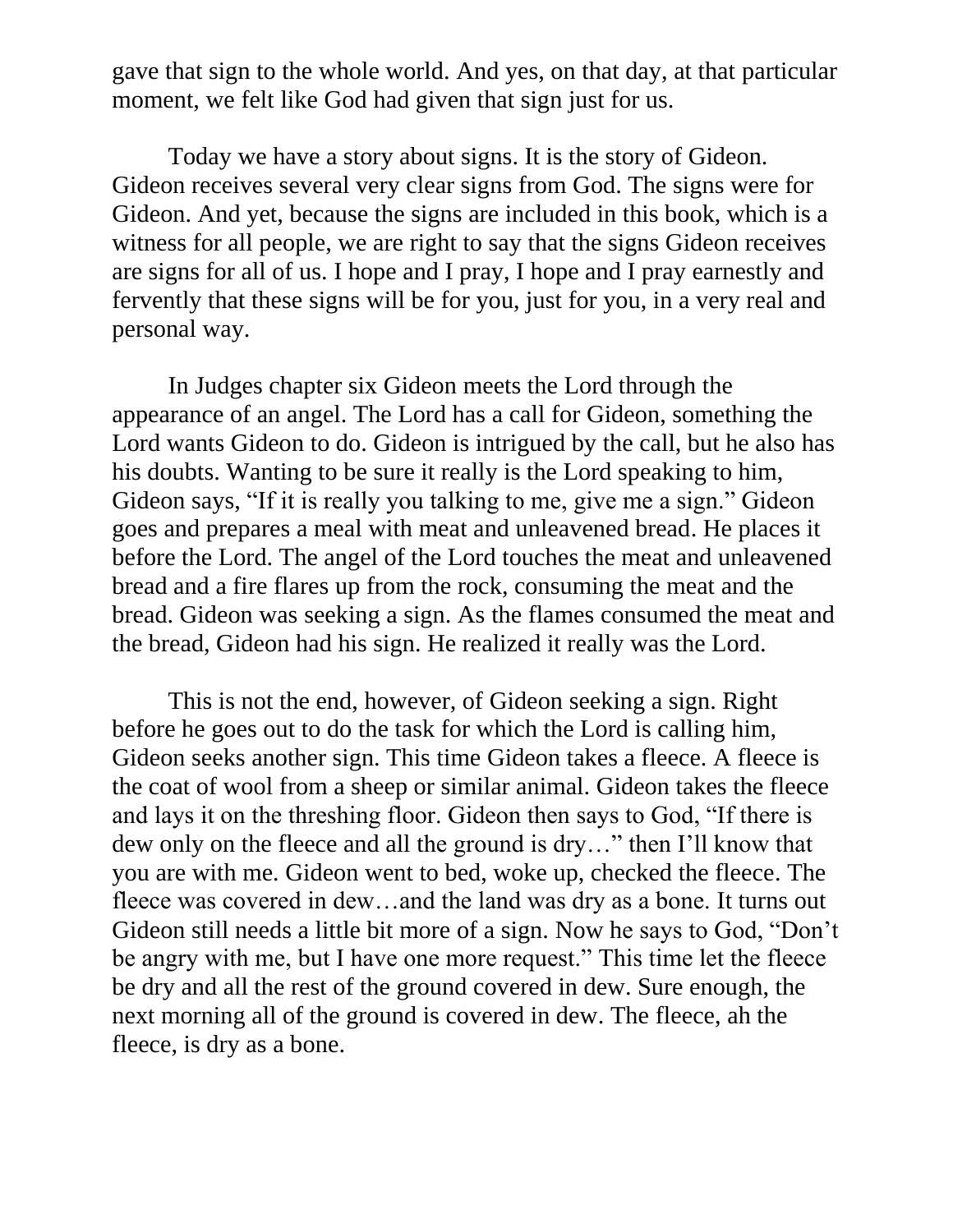Now the purpose of all these signs is very important. God did not just show up to show off, with flames and fleeces. God had a purpose for Gideon. God was calling Gideon to lead the people of Israel into battle against the Midianites, who had been oppressing God's people. After these three distinct signs from God, Gideon is ready to go. Here in Judges, as we come near to Gideon, we discover an important thing about signs. Signs are not just some opportunity for God to show off. And signs are not just some opportunity for human beings to test God. Once Gideon receives the signs, it is incumbent on him that he obeys the call of the Lord. Now, after the three signs, Gideon is ready. Gideon gathers an army of 32,000 soldiers and lines them up for battle. Okay, Lord, let's do this.

At this point we discover God is not quite ready to send Gideon into battle. Not with 32,000 soldiers. God realizes that if Gideon goes into battle with 32,000 soldiers and wins, he and the Israelite army might say, "We did it, through our own strength and power." And that's not the lesson God wants Gideon and the Israelites to learn. Before the battle, God thins out the troops. Gideon, announces to the troops that anyone who trembles with fear can turn back right now. That huge sucking sound is the immediate vanishing of 22,000 men, who all bailed out at the exact same time, leaving Gideon with a mere 10,000 soldiers. God surveys the situation, these remaining 10,000 soldiers, and says words that must have caused Gideon's heart to stop. "Still too many. We need a smaller army, a much smaller army." What follows is a lesson I can't say I completely understand, but everyone is led to the water and those who drink the water by lapping it into their mouth with their hand are chosen to remain, and when Gideon counts the number of those who are chosen to remain, his mighty army of 32,000 soldiers has been whittled down to 300. And yet with those 300, Gideon leads the army of the Lord to victory, a victory that is clearly and unmistakably due to the power and provision of the Lord. The signs ultimately result in Israel giving all glory and honor and praise to God.

I want to highlight another aspect of the signs given to Gideon. When we meet Gideon, he is threshing the wheat for his family in a winepress. The passage makes it known that he was doing this out of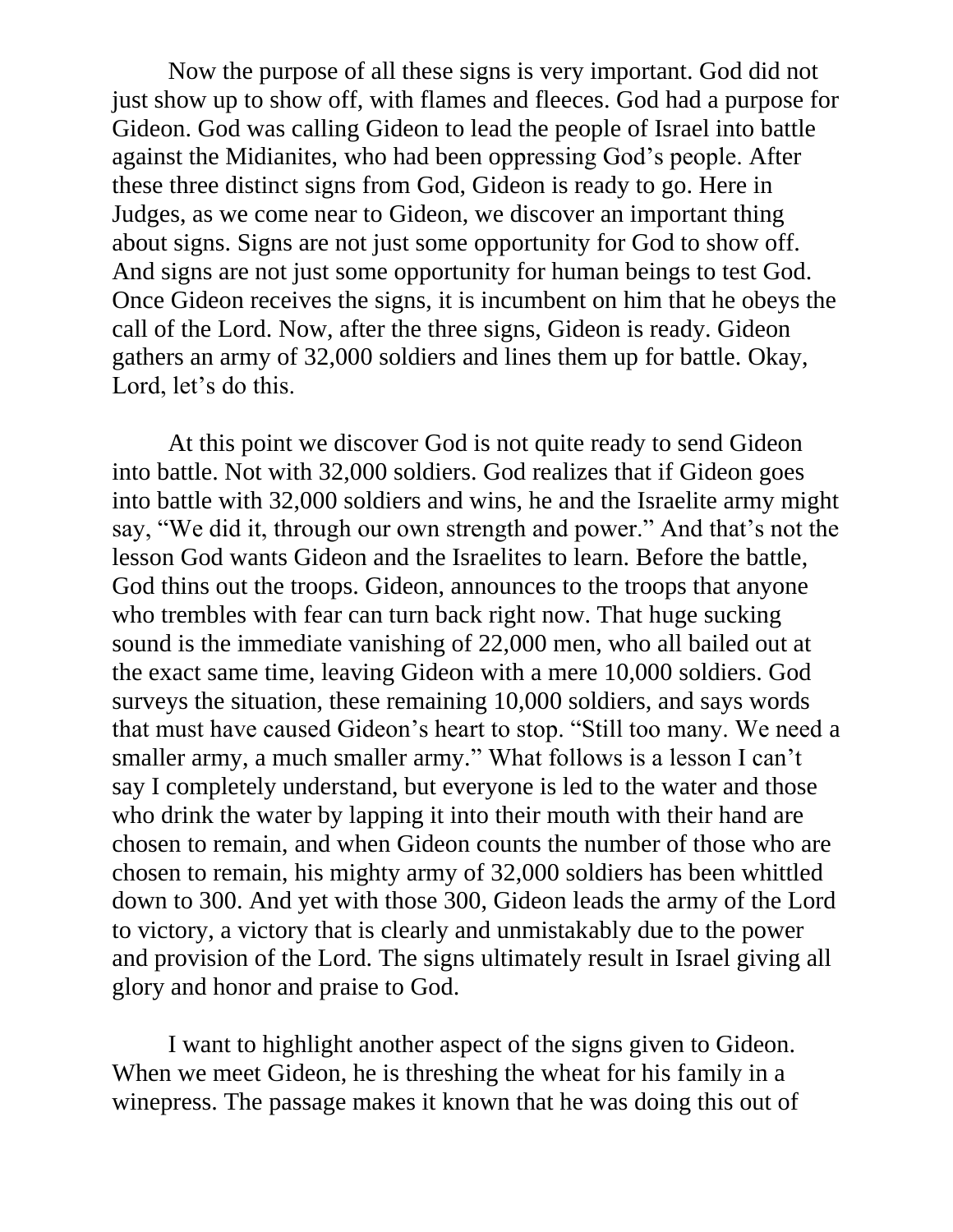fear. He was hiding as he threshed the wheat, because if the Midianites discovered him, they would take the wheat. Later Gideon is commanded to tear down the alter that has been erected by his own father, an altar to the false god of Baal. Gideon tears down the altar, but he does it at night, because he was afraid. When we meet Gideon, he is neither brave nor bold. The signs of God's presence strengthen him and make him brave and bold. Signs are not just some opportunity for God to show off. And signs are not just some opportunity for human beings to test God. The signs show God's power and God's presence, and those very signs serve to strengthen Gideon, to make him brave and bold.

Gideon is given signs from God. Were the signs effective. Yes indeed the signs were effective. Gideon became brave and bold and fought for the Lord. So, clearly, the signs were effective. If only that were completely true. You see, later in his life, after the battles, Gideon collects gold from the people and makes the gold into an ephod, which is described as a pagan object associated with idols. He places the ephod in his hometown and all the people prostitute themselves by worshiping that golden ephod. The signs raised up within Gideon the bravery and the boldness to go to battle for the Lord. But the signs did not have the lasting impact of leading Gideon, or the people, to trust God completely. They bowed down to an idol. Gideon made that ephod later in his life. We might say that the further Gideon got from the signs, the further Gideon got from God.

Does that mean our faith is dependent on God giving us signs constantly and continuously? Why, yes. But how God gives us signs constantly and continuously, now that is something worth thinking about. Is it realistic to expect God to give us signs constantly and continuously? I don't think it is unrealistic. In fact, that has to be one of the central purposes behind God giving us his written word, the bible. When we read the bible, there is almost no page we can turn that will not lead us to encounter a sign from God. I just finished reading the Old Testament a few weeks ago. 39 books. 39 books filled with an amazing array of signs. Each time I read one of those signs, it wasn't just a sign from the past. It wasn't just a sign for someone else. This is our book. This is for the people of God. I have just been through the Red Sea, and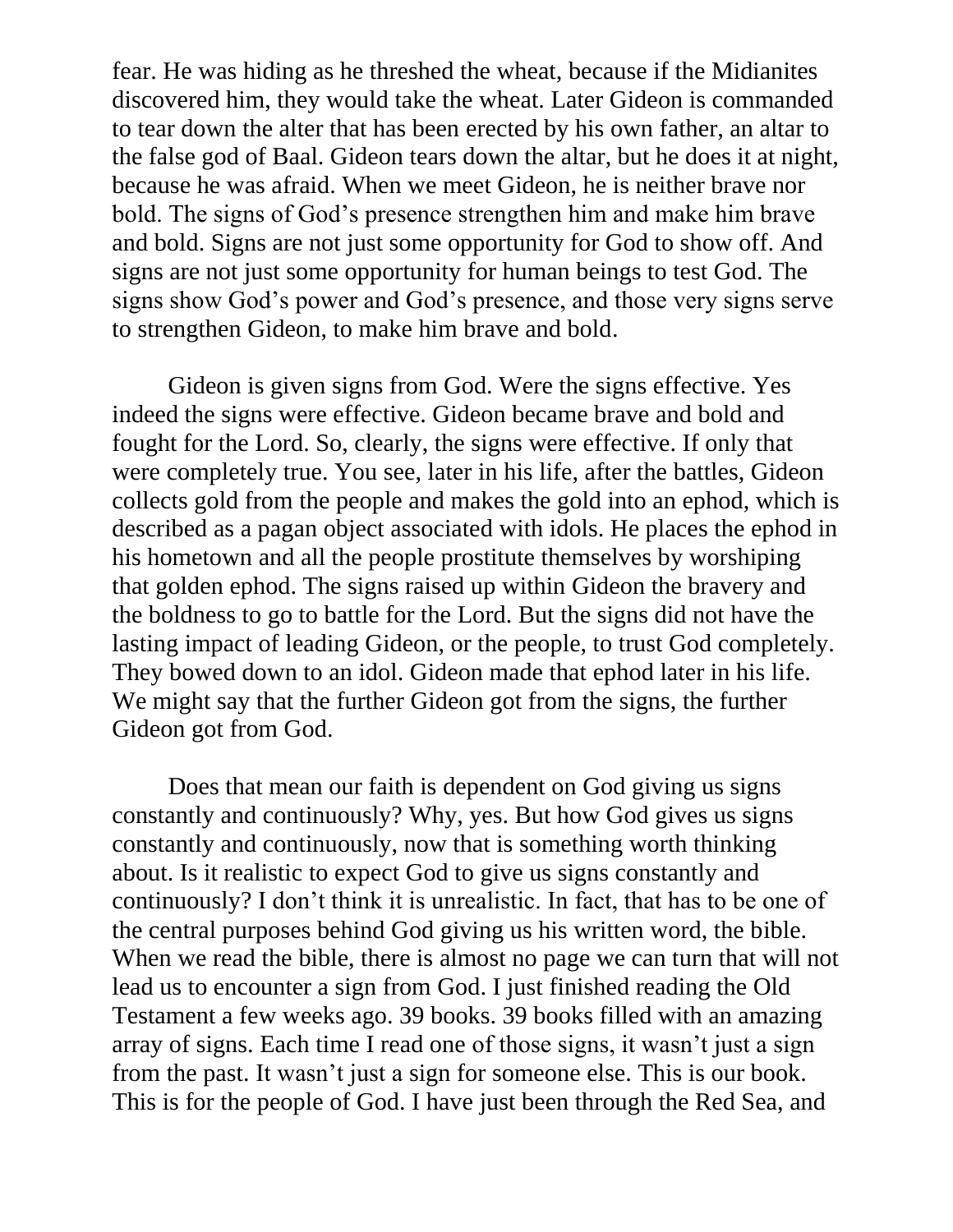I admit I wandered forty years in the desert, but boy, that daily bread sure keeps you going. Dry as a bone in the sweltering heat of that vast wasteland, the water that gushed from the stone quenched my thirst and renewed my spirit.

You are a part of this. We just read opening sentences that reminded us the heavens declare the glory of God. Read Psalm 19. Look at the heavens. The signs are there every night and every day. Every night and every day, God's wonder and handiwork are on display. When I wondered if I was alone God sent Jacob's ladder down and I climbed it, and sure enough, every rung goes higher and higher…and soon I felt like I was in the presence of God. I heard the still small voice as I sat with Elijah in that lonely cave, and I climbed out of the fiery furnace with Shadrach, Meshach, and Abednego. When you and I read God's word we encounter the signs of his presence, of his power, and of his peace time and time and time again. When we read God's word, we are brought face to face with God's signs constantly and continuously.

God did all these signs for his people, and then he said, "Do not let this word be far from your heart." Read it day by day by day. Teach it to your children. Bind it on your forehead and put it over the doorframe of your house. Hold tightly to these signs that I have given you.

The further Gideon got from the signs, the further he got from God. It seems to me there is the unavoidable conclusion that Gideon did not treasure the word of the Lord in his heart. He became preoccupied with…only about a hundred thousand things that preoccupy the human heart and mind and spirit when we are not occupied with God's word, with God's will, and with God's way. And in the same way, maybe Gideon let the memory of the signs God had given him drift further and further away. However it happened, we are left with the distinct impression that the further Gideon got from the signs, all the signs God had given, the further Gideon got from the signs, the further Gideon got from God.

I don't want to get further from the signs God has given. I want to get closer to the signs God has given. I believe when I get closer to the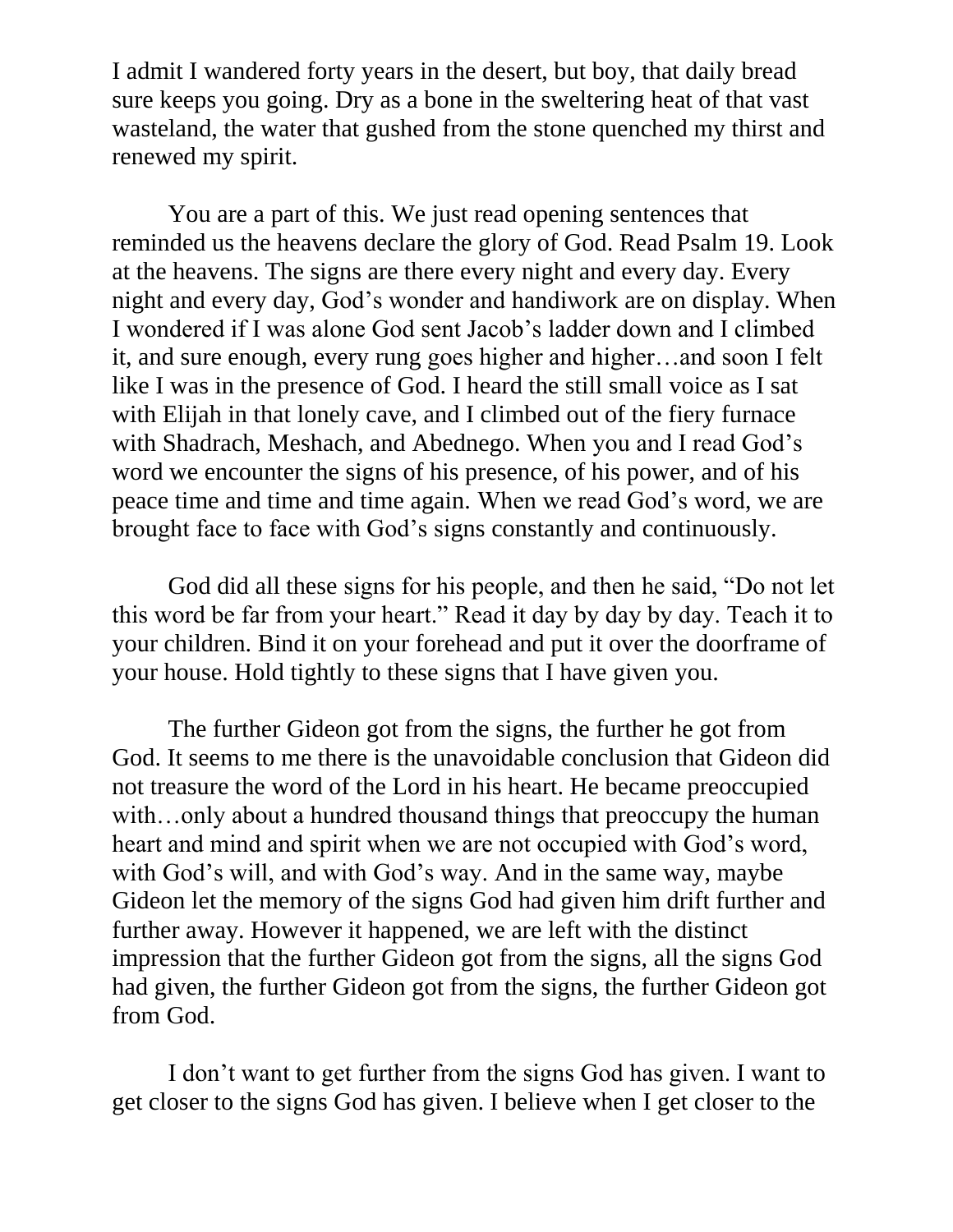signs, I get closer to God. The signs show us God is at work in this world, at work in our lives, and that we can put our trust in God no matter what, no matter where, and no matter when. Yes, we can use signs to test God. Or God can use signs to help us trust God. Think of all the signs God has given in the bible to help us trust.

Like Gideon, I think there is the good possibility God has given us unique signs, individual signs, personal signs to help us trust God. The rainbow…it is for everyone, for all people, a sign for all humanity. With a nod of your head, has God ever used the rainbow to give you a sign, to take your breath away, to cause you to look up, to took heavenward, to look to your Maker and say, "Thank you Lord. That is just what I needed."

My brother called me up this week. A while back he was asked to serve in a major leadership role with the YMCA Y's Men International, to be the President of the western region of the United States. He was on the fence. They asked if he would serve. He had a pocket full of excuses, too busy, too committed, stretched too thin. Around the time he was wrestling with his decision, we happened to be in California. It was two years ago. I preached at a local church. My brother came to hear me preach. I talked about the great cloud of witnesses who hear God's call and answer yes. He went home from that sermon and accepted the nomination. He went home and said yes. He hasn't let me forget that. This week he called and said the installation will be in June. It will be by zoom. He asked if I would speak at the installation. He said, "After all, you got me into this." No, I didn't get him into this. But God gave him a sign. Not to show off. God didn't give him the sign to show off. God gave him a sign to call him to a place of service, and he will do a fine job. My brother believes God gave him a sign. And his response is to trust God. And I have a Zoom meeting on my calendar which I am really looking forward to, when Danny Eberly will be installed as the President.

A dear friend here at Dunn's Corners left church a couple of weeks ago and said, "I need help. I'm asking for help. It is hard for me, but I am asking for help." I had just preached about having an Aaron and a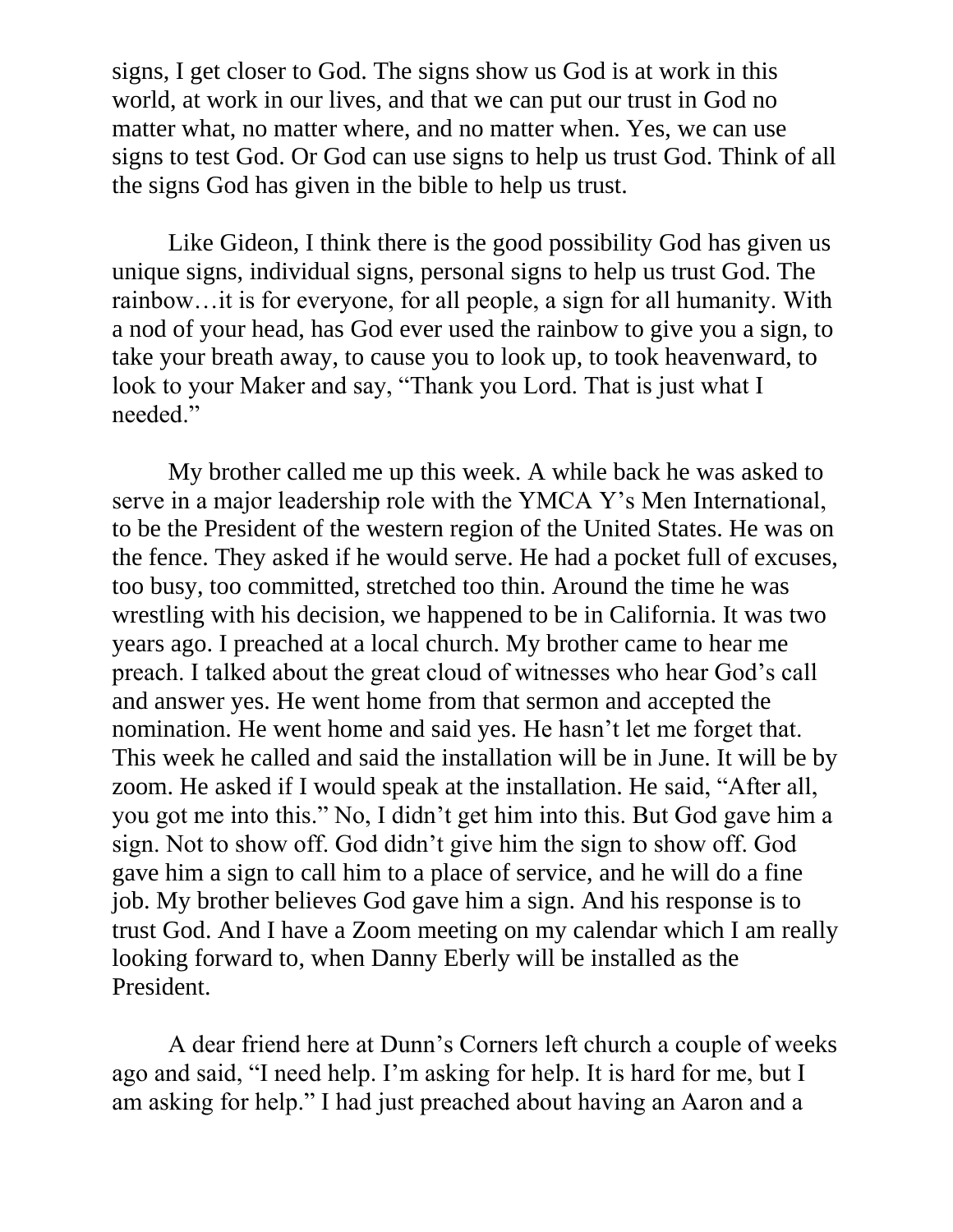Hur. She literally needed an Aaron and a Hur. She had some heavy furniture she needed moved out of her house. While she waited for me to make some phone calls and get her an Aaron and a Hur, she went to the transfer station here in town. A nice young man helped her at the transfer station. He was so nice she told him how she was looking for help moving some heavy furniture. He smiled and said he and a friend would be glad to do it. A day or two later the doorbell rang, the young men walked in, the furniture was carried out. When I sent an email this week asking you if you had seen any signs, she immediately wrote back and said, "When God provided me with an Aaron and a Hur." You take a sign like that and you tuck it in your spiritual memory bank. It won't happen every day. But every day, you can look back on how God gave a sign and let the memory of that sign lead you to trust God with whatever new challenges you face.

A very special person experienced a devastating loss. Her grandson died suddenly. Oh, her heart was broken. Her grandson had faced some difficult struggles in his young life. As she mourned, and those of you who have lost a young person, a young friend, a child, a grandchild, you know how deep and dark those days of mourning can be…as she was mourning, she was out in her yard. She said a bird flew into the yard and flew around her three times, as if her grandson was saying to her, "I'm free, I'm free, I'm free." No, God doesn't give us signs to show off. But he does give us signs to help us trust, to trust that even when we have lost someone so special to us, that lost one is not lost from God.

I told you a fleece, like the fleece in Gideon's story, can be wool from a sheep. How many of us see a sheep and that sheep stirs within us a sign, a precious sign from God? If a shepherd loses one sheep, he searches for that sheep until he finds it, lifts it up on his shoulders, carries it home, and calls his friends to come and celebrate. Rejoice, for this sheep of mine was lost and now it is found. Driving in the countryside, stopping by a petting zoo, visiting a farm, we see a sheep, dirty, disheveled, drifting along aimlessly. We see a sheep, but we see so much more than sheep. We see a sign from God that not a one of us can ever get away from his love. He will find us. He will wrap us up. He will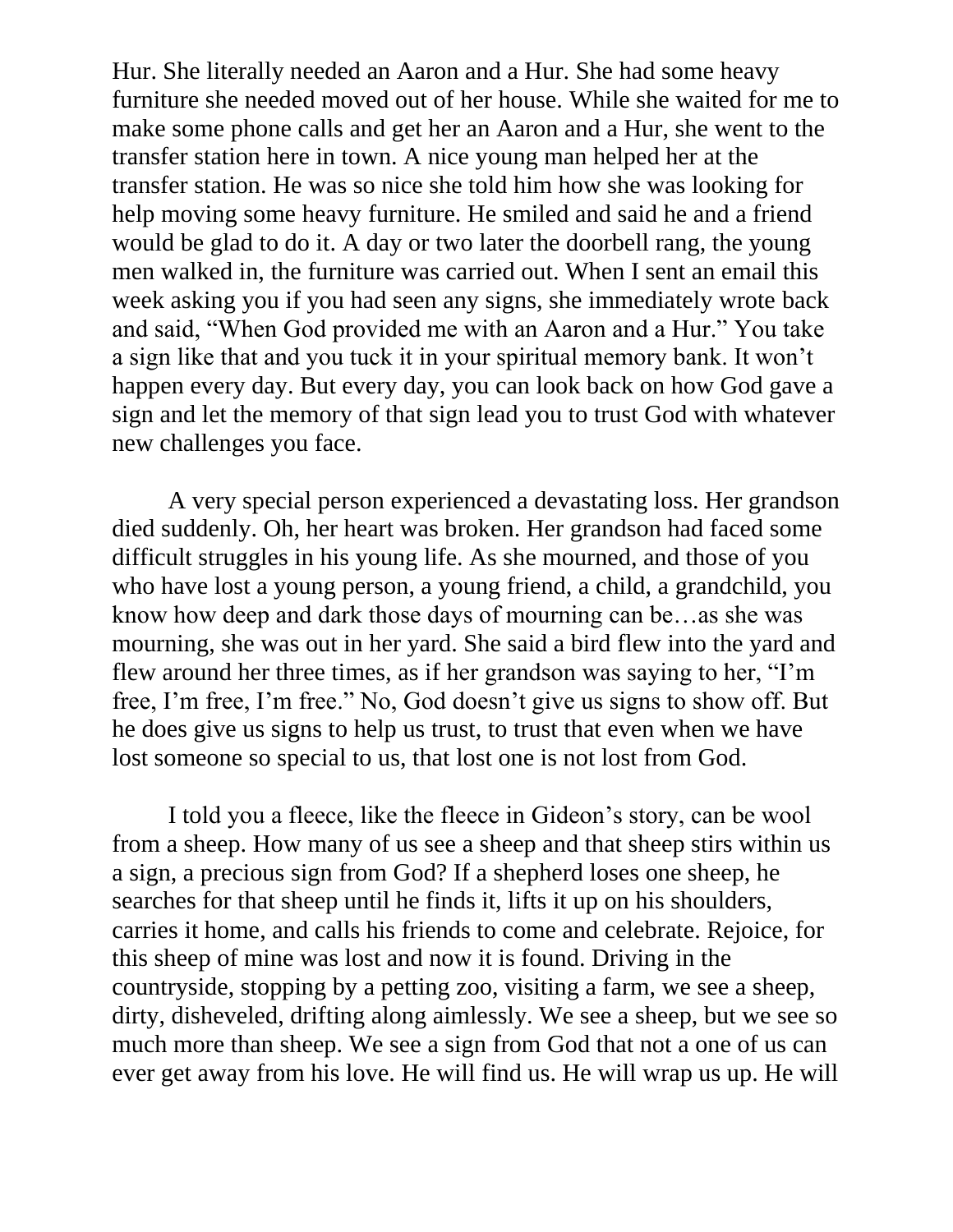bring us home. And he will celebrate. God will celebrate because God loves us.

The sign of the sheep is for all people, because all people are loved by God. And yet even though the sign is for all people, the sign of the sheep holds a sweet and tender spot in our hearts. Our daughter Hayley had a birthday party when she was four or five. Julie arranged to have the party at a farm where there were sheep. All the kids got to go out and play with the sheep. Oh, it was messy and it was chaotic, and it was beautiful. Well, the party ended, Julie gave all the kids a party favor and sent them home with happy hearts. Hayley decided she needed a party favor. Yes, she had already received numerous birthday presents, but she needed a party favor. We have a photograph of this little girl, four or five years old, missing her front teeth, holding in her arms a sheep that is twice as big as her. That was her party favor, and it took all we had to convince her the sheep needed to stay with the others. But the look on her face, holding her lamb, her prized lamb, well if the joy on her face is even one bit like the joy on the face of Jesus when he holds his precious lambs, we know that in the arms of Jesus we are wrapped up in eternal and everlasting love.

Ah the signs, the signs, the big and the little, the extraordinary and the very ordinary, the signs that bring a smile and the signs that cause us to well up in tears…the signs. We don't seek signs to test God. God has proven himself far too many times for us to test God. But the signs, the signs, the tender touches of God, the tap on the shoulder, the wink of the eye, the knowing smile, the heart that is warmed, the spirit that is lifted, the signs are not there because we want to test God. The signs are there to help us learn over and over and over again, we can trust God.

Two men were in desperate need of a sign. Their dear friend Jesus had died. Like all the disciples, they had thought Jesus was the one who would save the people of God. Now Jesus had died. They were walking to a place called Emmaus, but in a real way they were going nowhere. Every hope, every dream, every plan, every purpose had been shattered. Their hearts were heavy. Their spirits were broken. Boy, if two people ever needed a sign, it was those two weary travelers on the road to